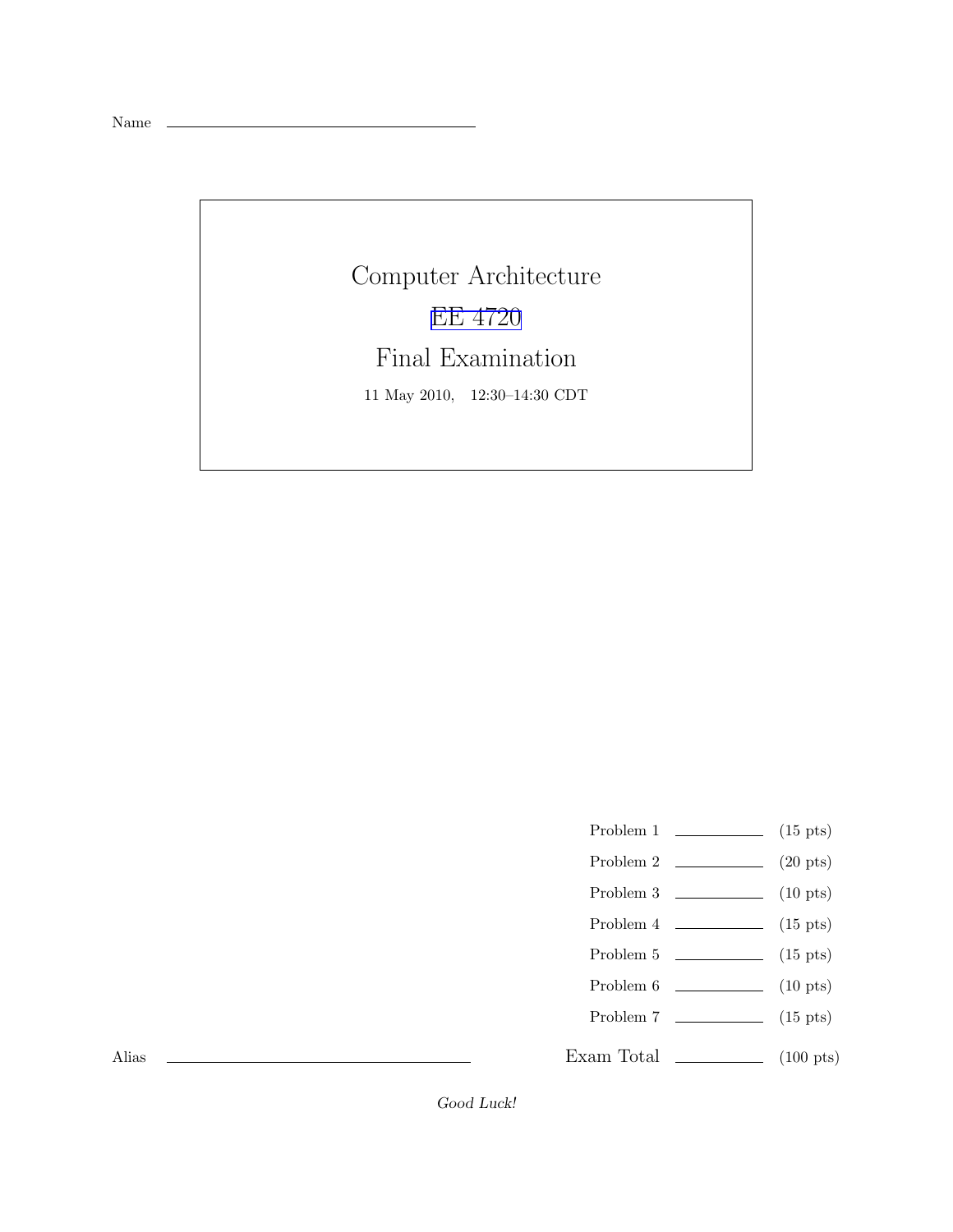

Problem 1: (15 pts) The statically scheduled MIPS implementation including the floating-point pipeline is illustrated below.

(a) Consider the instruction mtc1 f2, r4. On the diagram above show the path taken by the data on its trip from r4 to f2.

Show path taken by value using a squiggly line on the diagram above.

(b) The control logic for the FP pipeline needs only a small change to handle mtc1. Make that change above. (This has nothing to do with the bypass problem below.)

Control logic for mtc1 in diagram above. (Ignore bypasses.)

(c) Add the hardware needed to implement swc1. Add only datapath, not control logic.

Datapath for swc1.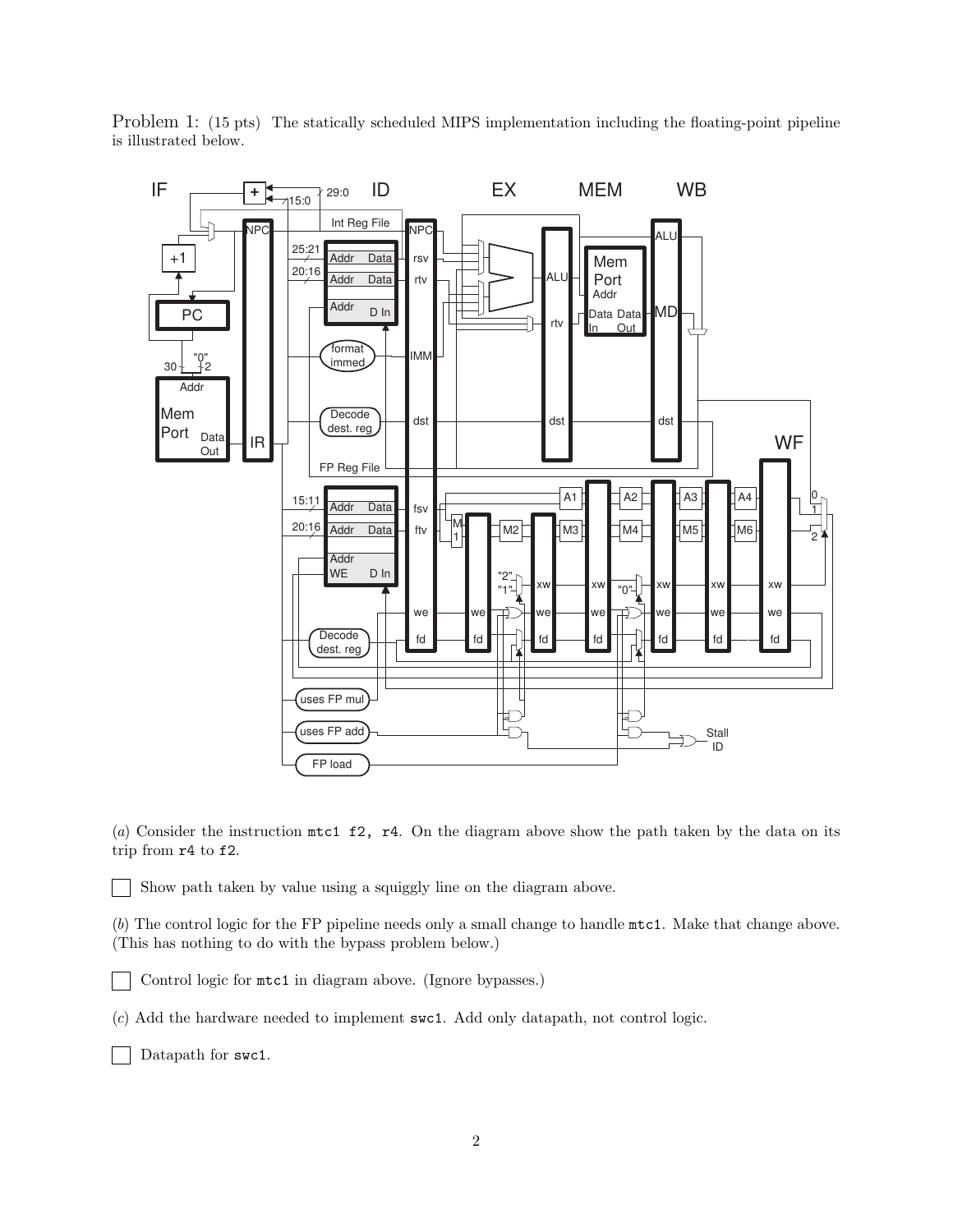Problem 1, continued:

| # Cycle 0 1 2 3 4 5 6 7 8 9 10 11 12 13 |                      |  |  |  |                                 |  |  |  |
|-----------------------------------------|----------------------|--|--|--|---------------------------------|--|--|--|
| lui r1, 0x4593 IF ID EX ME WB           |                      |  |  |  |                                 |  |  |  |
| ori r1, r1, 0x819c IF ID EX ME WB       |                      |  |  |  |                                 |  |  |  |
| mtc1 f1, r1 IF ID EX ME WF              |                      |  |  |  |                                 |  |  |  |
| add.s f2, f2, f1                        | IF ID A1 A2 A3 A4 WF |  |  |  |                                 |  |  |  |
| $mtc1$ $f4$ , $r4$                      |                      |  |  |  | IF ID EX ME WF                  |  |  |  |
| sub.s $f6$ , $f4$ , $f1$                |                      |  |  |  | IF ID A1 A2 A3 A4 WF            |  |  |  |
| swc1 $f6, 0(r5)$                        |                      |  |  |  | IF ID $-----> EX ME WF$         |  |  |  |
| # Cycle                                 |                      |  |  |  | 0 1 2 3 4 5 6 7 8 9 10 11 12 13 |  |  |  |

(d) The code fragment execution (pipeline diagram) above could not occur on the pipeline above because certain bypass paths are needed.

Add those bypass paths for the code above.

Show the cycle in which each added bypass path is used by the code above.

(e) Add control logic needed to detect the bypass used from mtc1 to sub.s. The logic should deliver a signal, BYPASS, to the stage containing the bypass multiplexors. The BYPASS signal should be true if the bypass is needed.

Logic generating mtc1 to sub.s bypass signal.

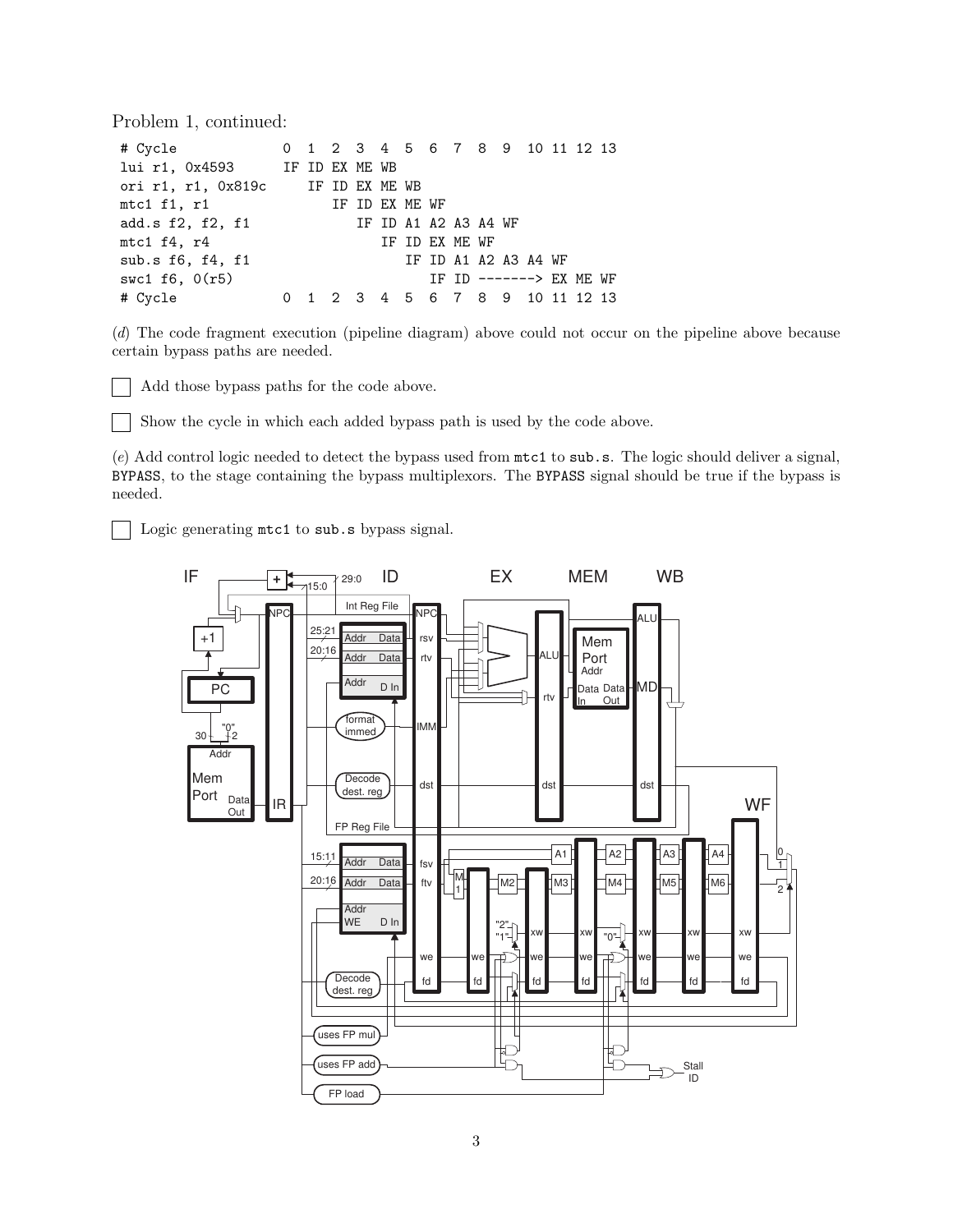Problem 2: (20 pts) Code producing the branch patterns shown below is to run on three systems, each with a different branch predictor. All systems use a  $2^{14}$ -entry BHT. One system uses a bimodal predictor. one system uses a local predictor with a 16-outcome local history, and one system uses a global predictor with a 16-outcome global history.

Branch B1 is random, and can be described by a Bernoulli random variable with  $p = .5$ . The outcome of branch B3 will always be the same as the most recent outcome of branch B1. (That is, if an execution of B1 is taken, the next execution of B3 will be taken.) Branch B2 has a repeating pattern, it repeats twice below.

|  |  |  |  |  |  | Bl:rr r r r r r r                           |  |  |  |  |
|--|--|--|--|--|--|---------------------------------------------|--|--|--|--|
|  |  |  |  |  |  | B2: T N T N N T N N N T T N T N N T N N N T |  |  |  |  |
|  |  |  |  |  |  | B3: RRRRRRRRRRRRRR                          |  |  |  |  |

For the questions below accuracy is after warmup.

What is the accuracy of the bimodal predictor on B2?

What is the accuracy of the bimodal predictor on B3?

What is the accuracy of the local predictor on B2?

How small can the local history size be made without affecting the accuracy of branch B2? Explain.

What is the accuracy of the local predictor on B3?

What is the accuracy of the global predictor on B3?

How small can the global history size be made without affecting the accuracy of branch B3? Explain.

How many PHT entries are used by B2 in the system using the local predictor?

What is the warmup time of the global predictor on branch B3?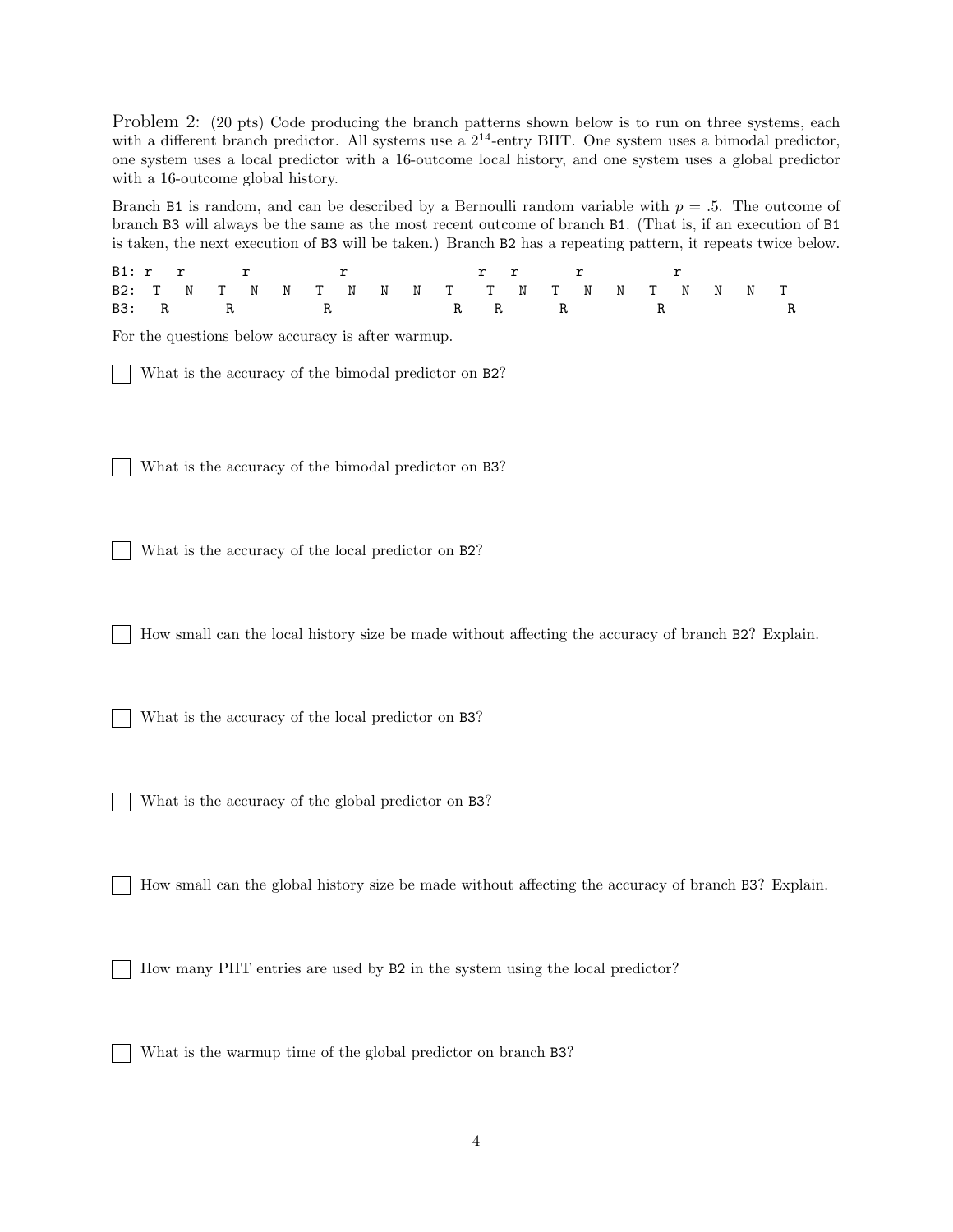Problem 3: (10 pts) Suppose that in a MIPS-I system using a bimodal predictor there were BHT collisions on 5% of the predictions. (A BHT collision occurs when two branches use the same BHT entry.) A BHT entry stores both a 2-bit counter and the branch's 16-bit displacement. Grading Note: The contents of a BHT entry was not in the original exam.

Consider a design alternative in which a tag were used to detect BHT collisions, in the same way a cache uses a tag to detect hits (or misses).

(a) How large would the tag have to be to perfectly detect misses on a MIPS-I system using a  $2^{14}$ -entry BHT?

Tag size needed, reason:

(b) Suppose that the storage budget for the BHT was fixed at the number of bits in a  $2^{14}$ -entry BHT without tags.

About how many entries would there be in a BHT with tags?

(c) Based on the answer to the previous part, could we use a tagged BHT if the benefit of detecting collisions were small, moderate, or large?

Benefit needs to be small, medium, or large. Explain.

(d) What is the benefit of detecting BHT collisions on a four-way superscalar statically scheduled MIPS implementation?

Benefit for 4-way MIPS:

 $\mathbf{I}$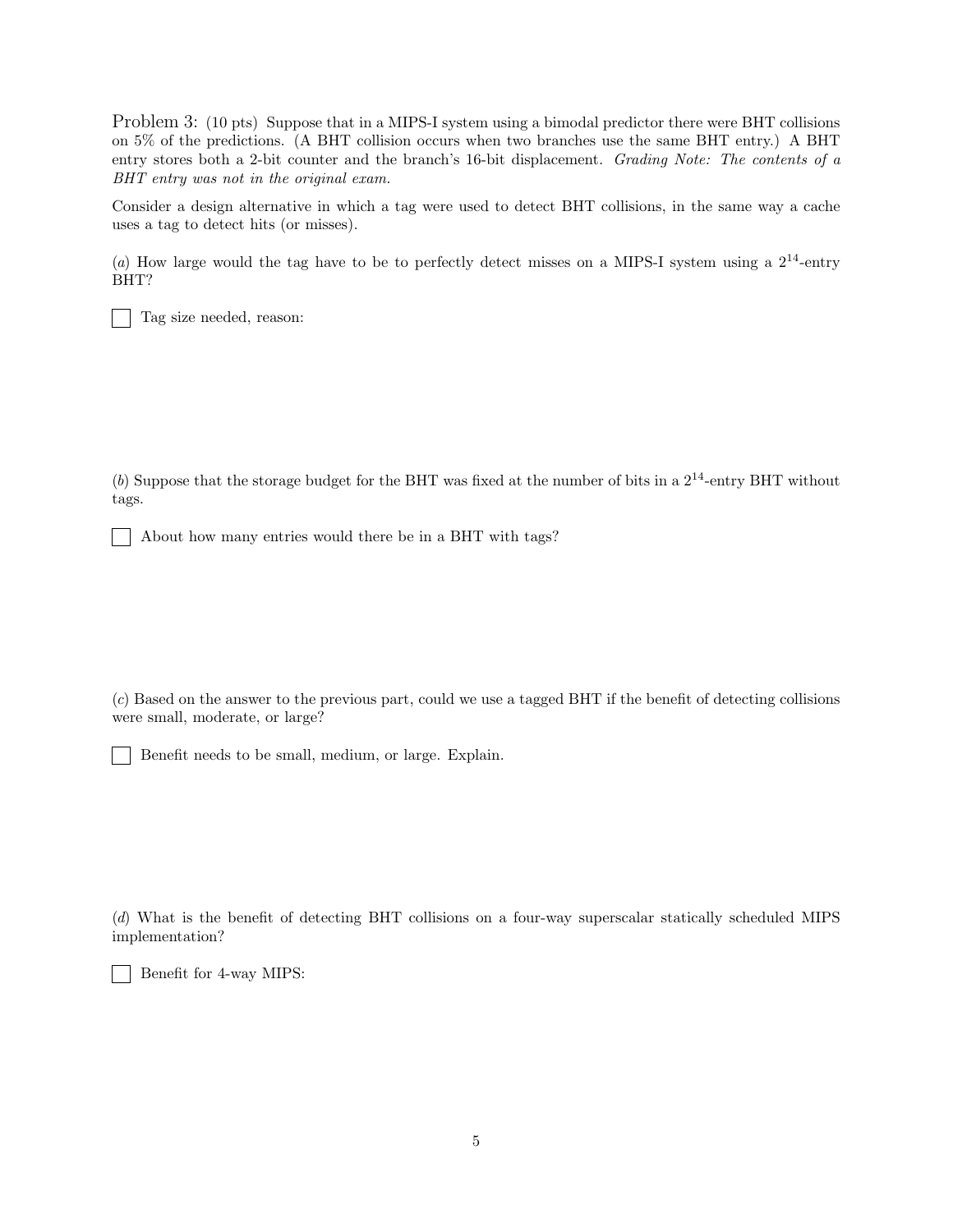Problem 4: (15 pts) The diagram below is for a set-associative cache with a line size of 64 bytes and a tag size of 11 bits. The system has the usual 8-bit characters.

(a) Answer the following, formulæ are fine as long as they consist of grade-time constants.

Fill in the blanks in the diagram.

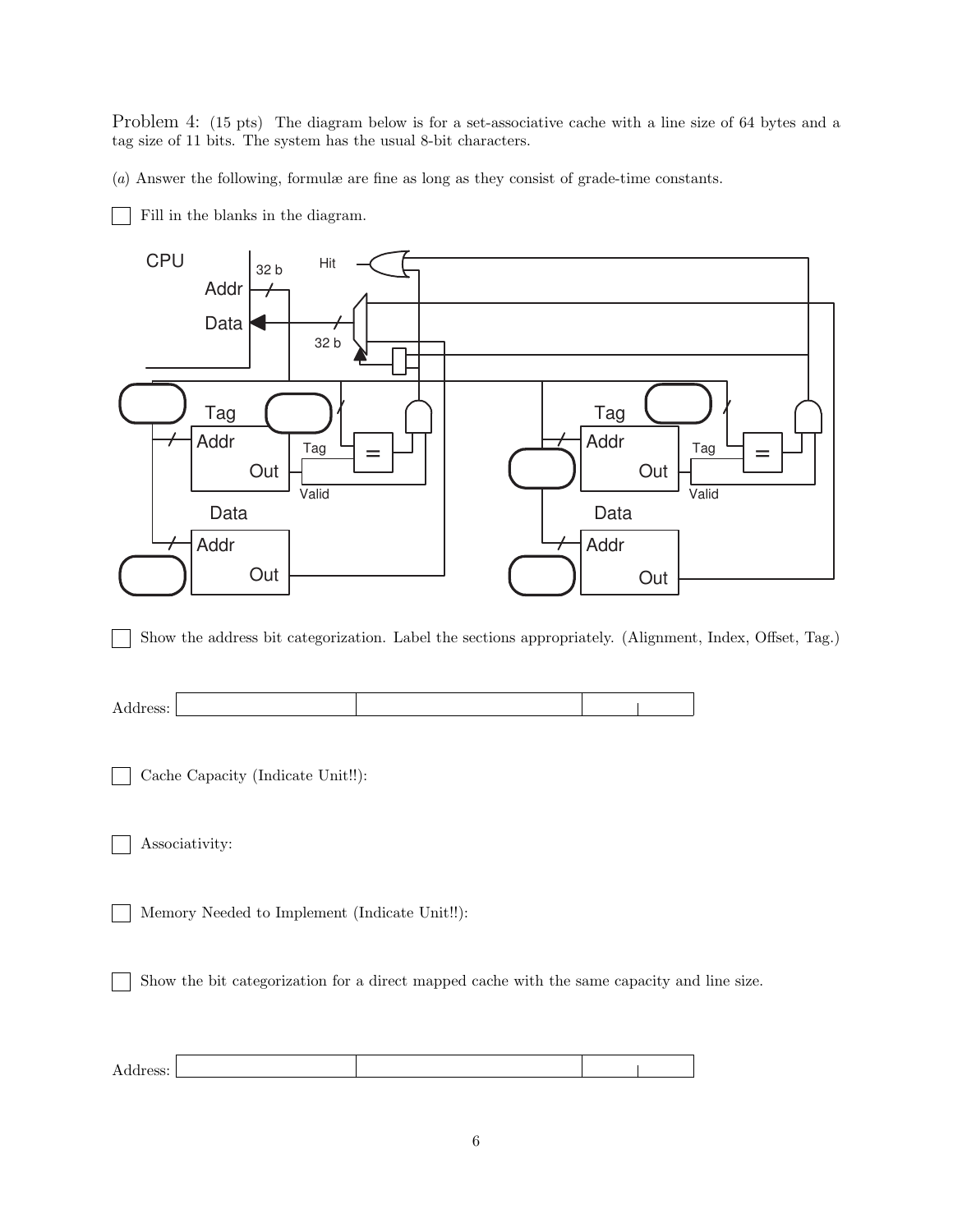## Problem 4, continued:

(b) The code below runs on a 32 MiB direct-mapped cache with a 256-byte line size. Initially the cache is empty; consider only accesses to the array.

What is the hit ratio running the code below? Explain

```
double sum = 0.0;
double *a = 0x2000000; // sizeof(double) == 8
int i;
int ILIMIT = 1 << 11; // = 2^{11}for (i=0; i<ILIMIT; i++) sum += a[ 4 * i ];
```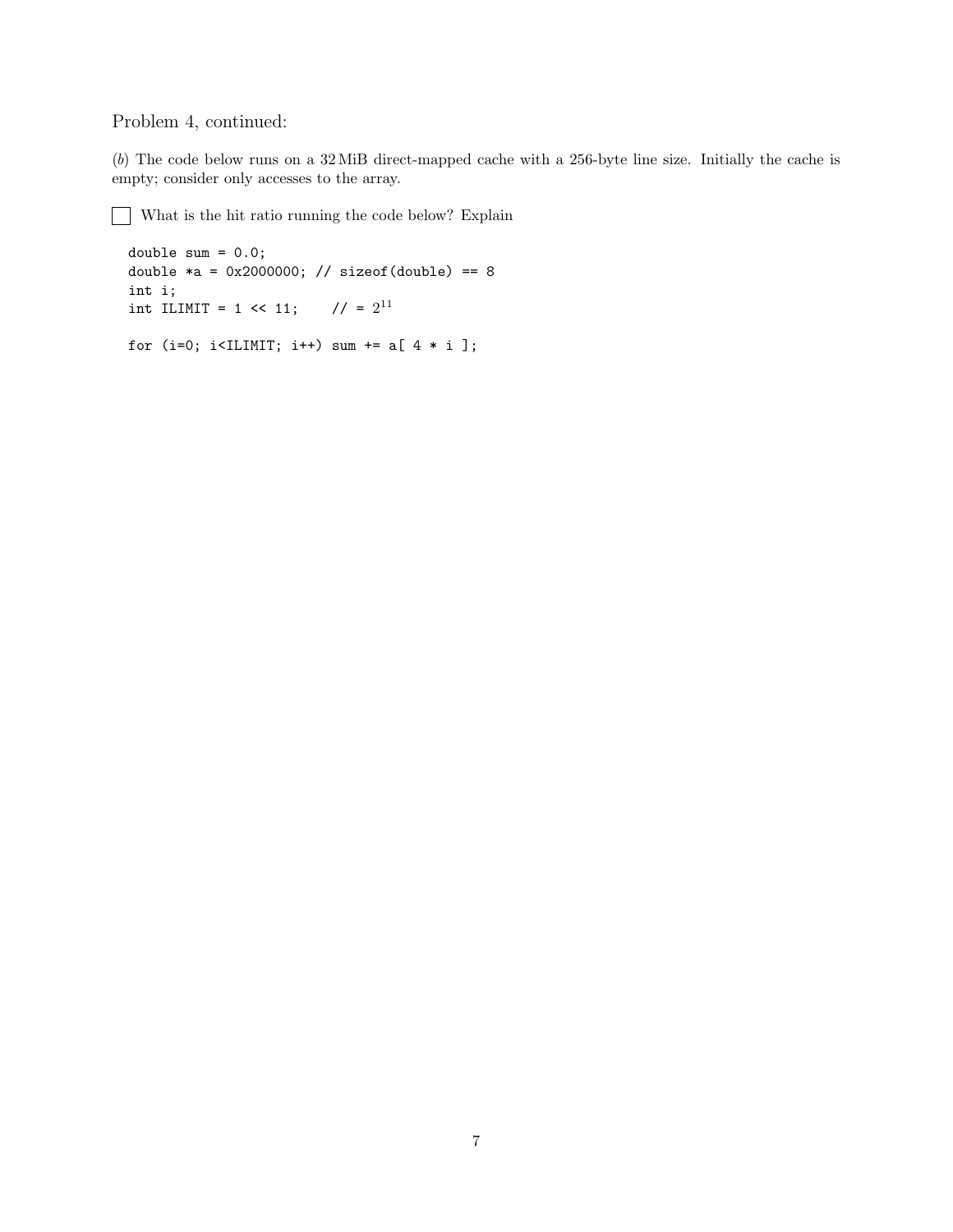Problem 5: (15 pts) Several possible new MIPS instructions appear below. Show how each instruction can be encoded and show datapath changes needed to implement the instruction.

- The changes cannot break existing instructions.
- The changes can not have a large impact on clock frequency.
- A shift unit is present, but not shown.

Note: The original exam only asked for a summary of datapath changes, and did not mention the shift unit or clock frequency.

Also indicate the relative difficulty of implementing the instruction. If an instruction is deemed moderate or difficult indicate the most important reasons why.



(a) The sllii instruction is like an lui except it can shift the immediate by any amount. For example, sllii r1, 0x1234,16 would be equivalent to an lui r1, 0x1234.

sllii r1, 0x1234, 6 ! r1 = 0x1234 << 6

Show possible encoding (instruction format (R, I, etc) and field (rs, rt, etc) usage):

Easy, moderate, or difficult to implement:

Show datapath changes.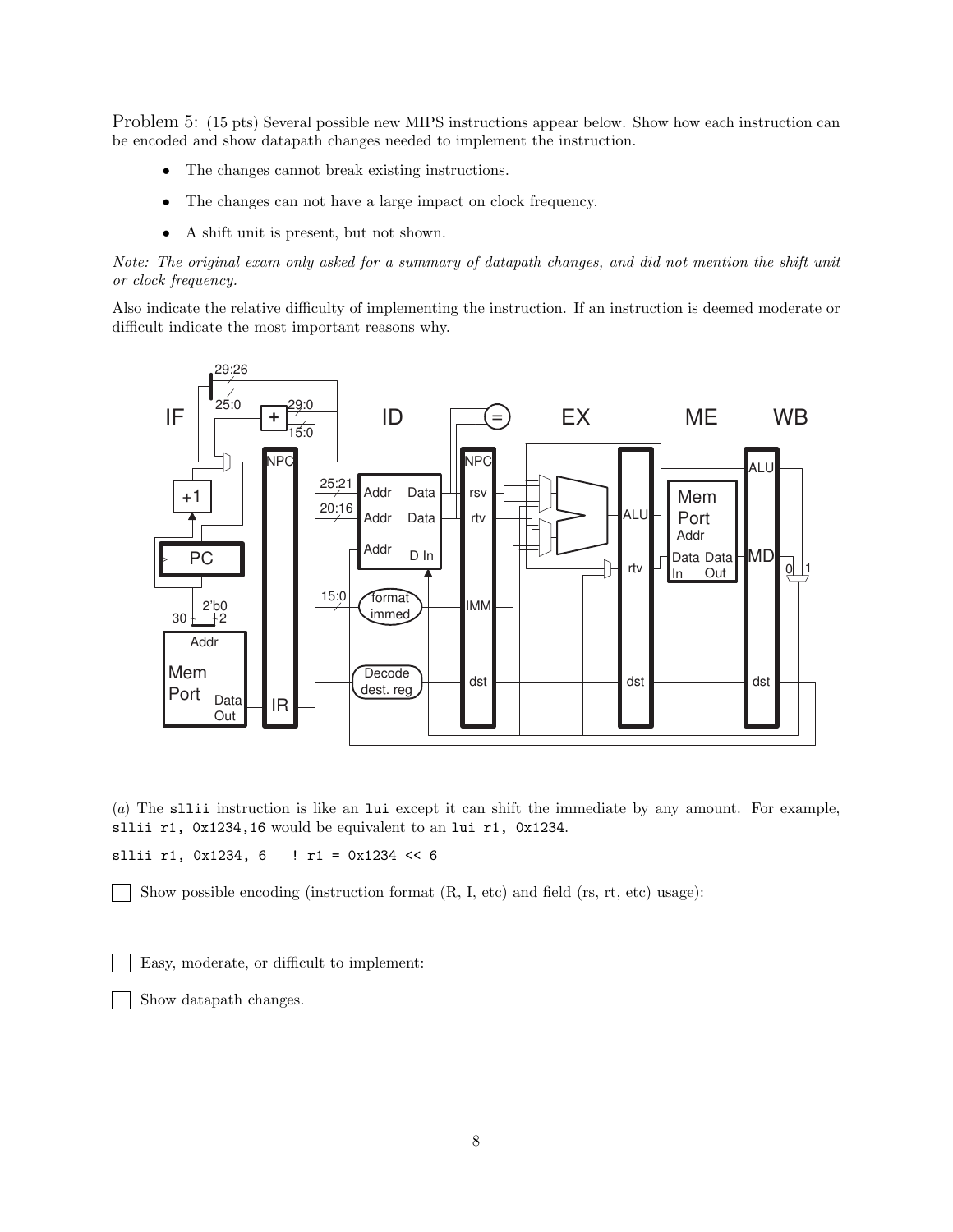Problem 5, continued:



(b) The adds (add scaled) can shift the second operand left by any amount. adds r1, r2, r3, 4  $\mid$  r1 = r2 + ( r3 << 4)

Show possible encoding:

Easy, moderate, or difficult to implement:  $\mathbf{I}$ 

Show datapath changes.

(c) The addsid instruction produces a sum like add but one operand is obtained from memory.

```
addsid r1, r2, (r3) ! r1 = r2 + Mem[r3]
```
Show possible encoding:

Easy, moderate, or difficult to implement:

Show datapath changes.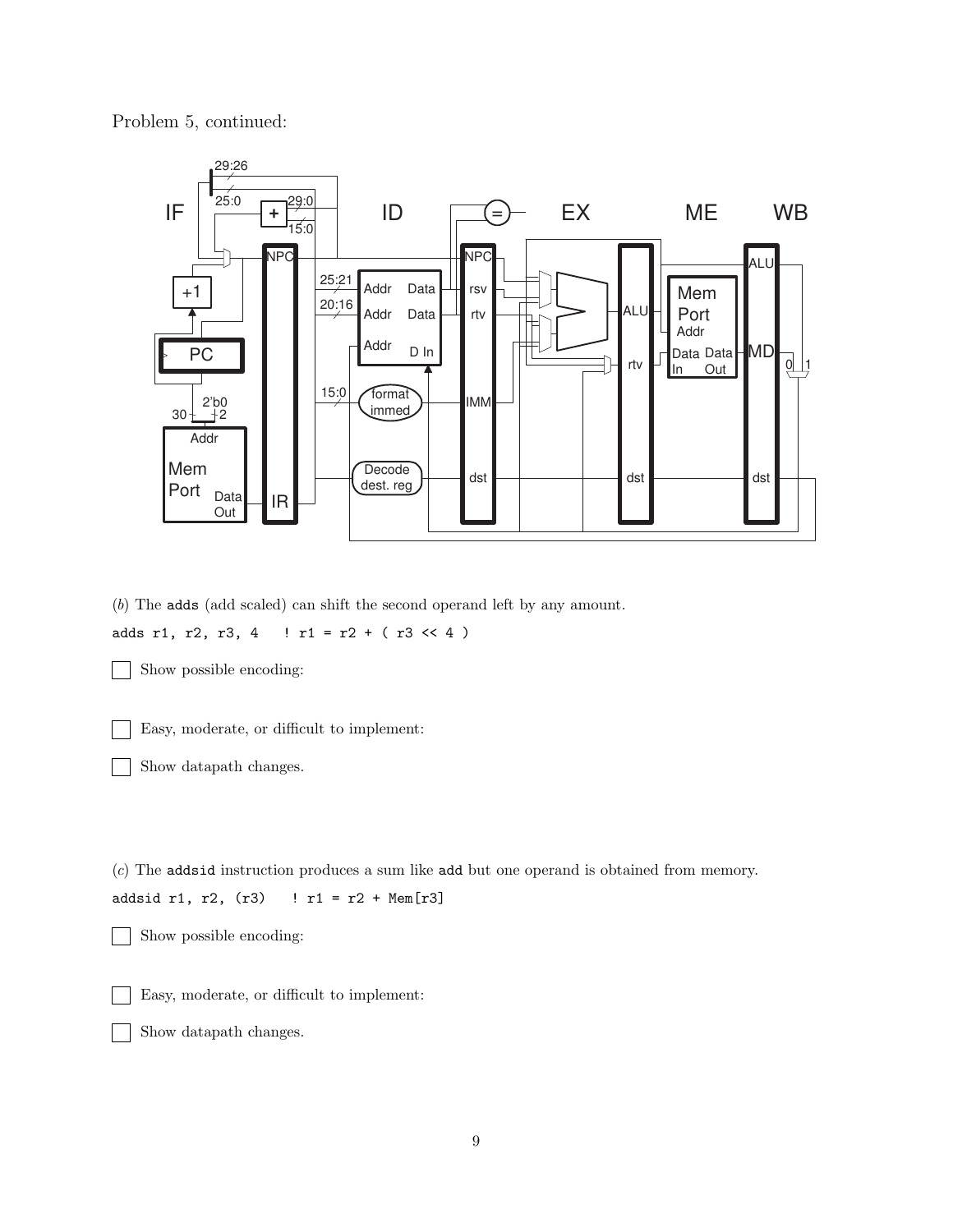Problem 6: (10 pts) Consider a single four-way superscalar implementation and a chip with four scalar implementations (like our five-stage MIPS). Both are statically scheduled and have similar features.

Why might the clock frequency of the superscalar system be lower than the scalar systems?  $\blacksquare$ 

Why might the chip area (or cost) of the four scalar systems be less than the superscalar system?

 $\mathbb{R}$ 

How does the average program run less efficiently on the superscalar system than on one of the scalar systems? (Less efficiently means more stalls and squashes.)

Given the answers above, why does a typical chip have two four-way superscalar implementations rather than eight scalar implementations? (Please do not confuse eight scalar implementations with one eight-way superscalar system.)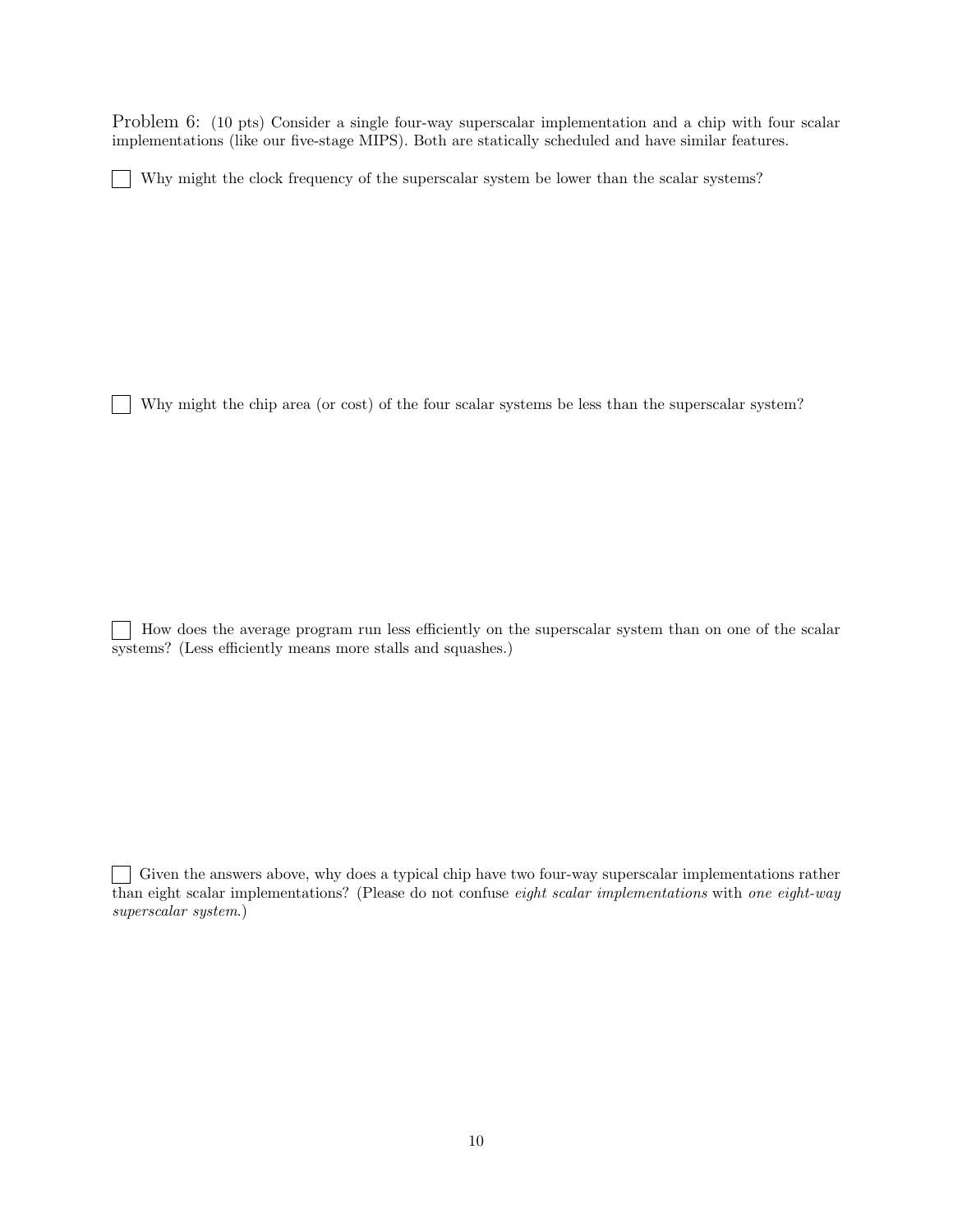Problem 7: (15 pts) Answer each question below.

(a) One use for exceptions is to implement rare or specialized instructions in software (called emulation). One example is the SPARC quad-precision arithmetic instructions, such as faddq f4, f8, f12 (floating-point add quad). No existing SPARC implementation can execute these instructions in hardware.

Why would faddq have to raise a precise exception in order to be emulated?

(b) Consider an implementation similar to our pipelined MIPS in which a floating-point overflow on a fmuld did not raise a precise exception (because the hardware to do so would not be worth the trouble).

Does that mean it would not be possible for the **faddq** to raise the precise exception needed for emulation? Explain.